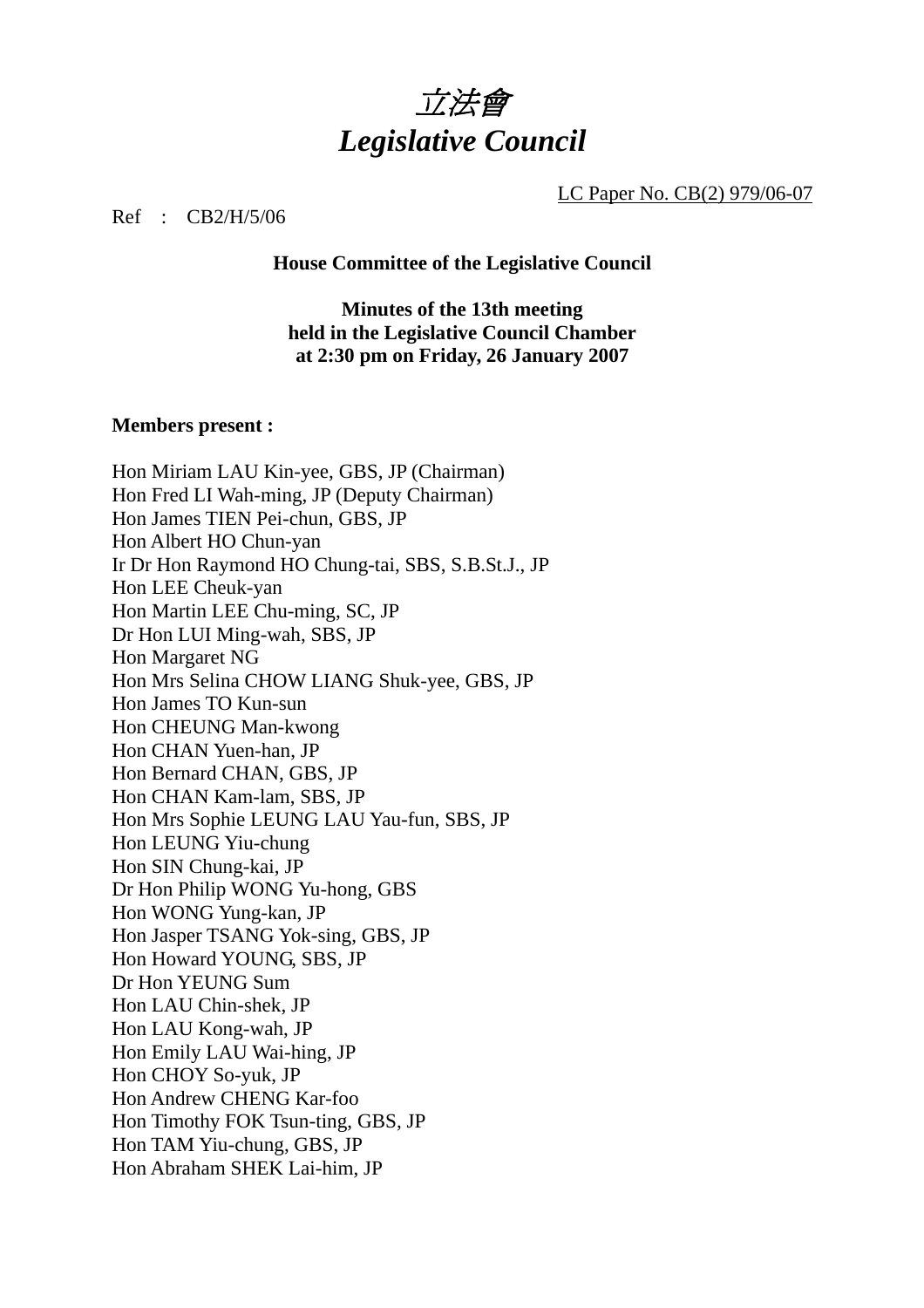Hon LI Fung-ying, BBS, JP Hon Tommy CHEUNG Yu-yan, JP Hon Albert CHAN Wai-yip Hon Audrey EU Yuet-mee, SC, JP Hon Vincent FANG Kang, JP Hon WONG Kwok-hing, MH Hon LEE Wing-tat Hon LI Kwok-ying, MH, JP Dr Hon Joseph LEE Kok-long, JP Hon Daniel LAM Wai-keung, SBS, JP Hon Jeffrey LAM Kin-fung, SBS, JP Hon Andrew LEUNG Kwan-yuen, SBS, JP Hon Alan LEONG Kah-kit, SC Dr Hon KWOK Ka-ki Dr Hon Fernando CHEUNG Chiu-hung Hon WONG Ting-kwong, BBS Hon Ronny TONG Ka-wah, SC Hon CHIM Pui-chung Hon Albert Jinghan CHENG Hon KWONG Chi-kin Hon TAM Heung-man

#### **Members absent :**

Dr Hon David LI Kwok-po, GBS, JP Hon LAU Wong-fat, GBM, GBS, JP Hon Frederick FUNG Kin-kee, SBS, JP Hon MA Lik, GBS, JP Hon LEUNG Kwok-hung Hon CHEUNG Hok-ming, SBS, JP Prof Hon Patrick LAU Sau-shing, SBS, JP

#### **Clerk in attendance :**

Mrs Vivian KAM Clerk to the House Committee

#### **Staff in attendance :**

Mr Ricky C C FUNG, JP Secretary General Mr Jimmy MA, JP Legal Adviser

Ms Pauline NG Assistant Secretary General 1 Mrs Justina LAM Assistant Secretary General 3 Mr LEE Yu-sung Senior Assistant Legal Adviser 1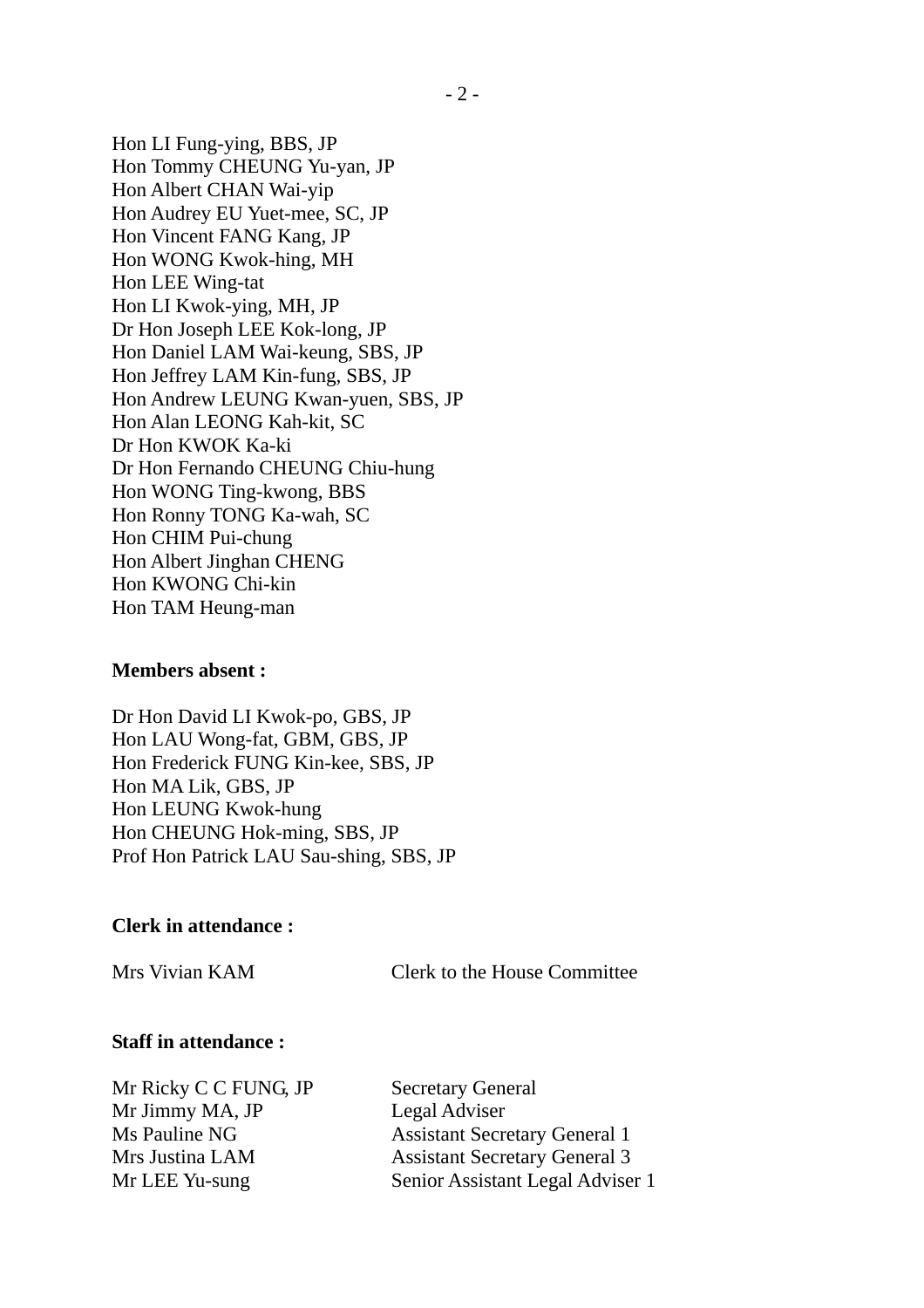| Mrs Constance LI  | Principal Council Secretary (Complaints) |
|-------------------|------------------------------------------|
| Mr Simon WONG     | <b>Chief Public Information Officer</b>  |
| Ms Anita SIT      | Chief Council Secretary (1)4             |
| Miss Odelia LEUNG | Chief Council Secretary (2)6             |
| Mr Kelvin LEE     | <b>Assistant Legal Adviser 1</b>         |
| Ms Connie FUNG    | <b>Assistant Legal Adviser 3</b>         |
| Miss Kitty CHENG  | <b>Assistant Legal Adviser 5</b>         |
| Ms Amy YU         | Senior Council Secretary (2)3            |

#### Action

#### **I. Confirmation of the minutes of the 12th meeting held on 19 January 2007**  *(LC Paper No. CB(2) 935/06-07)*

The minutes were confirmed.

#### **II. Matters arising**

#### **Report by the Chairman on her meeting with the Chief Secretary for Administration (CS)**

2. The Chairman said that there was nothing special to report.

#### **III. Business arising from previous Council meetings**

# **Legal Service Division report on subsidiary legislation gazetted on 19 January 2007**

*(LC Paper No. LS 31/06-07)* 

3. The Chairman said that the Legal Service Division's report covered two items of subsidiary legislation gazetted on 19 January 2007, i.e. one Order made under the Official Languages Ordinance and tabled in Council on 24 January 2007, and one Regulation made under the United Nations Sanctions Ordinance which was not required to be tabled in Council.

4. Regarding the United Nations Sanctions (Lebanon) Regulation, the Chairman said that it came within the terms of reference of the Subcommittee to Examine the Implementation in Hong Kong of Resolutions of the United Nations Security Council in relation to Sanctions. She suggested that the Regulation be referred to the Subcommittee. Members agreed.

5. Ms Margaret NG, Chairman of the Subcommittee, said that the Subcommittee was concerned about the Administration's outstanding response on the issues raised in its draft report. The draft report was forwarded to the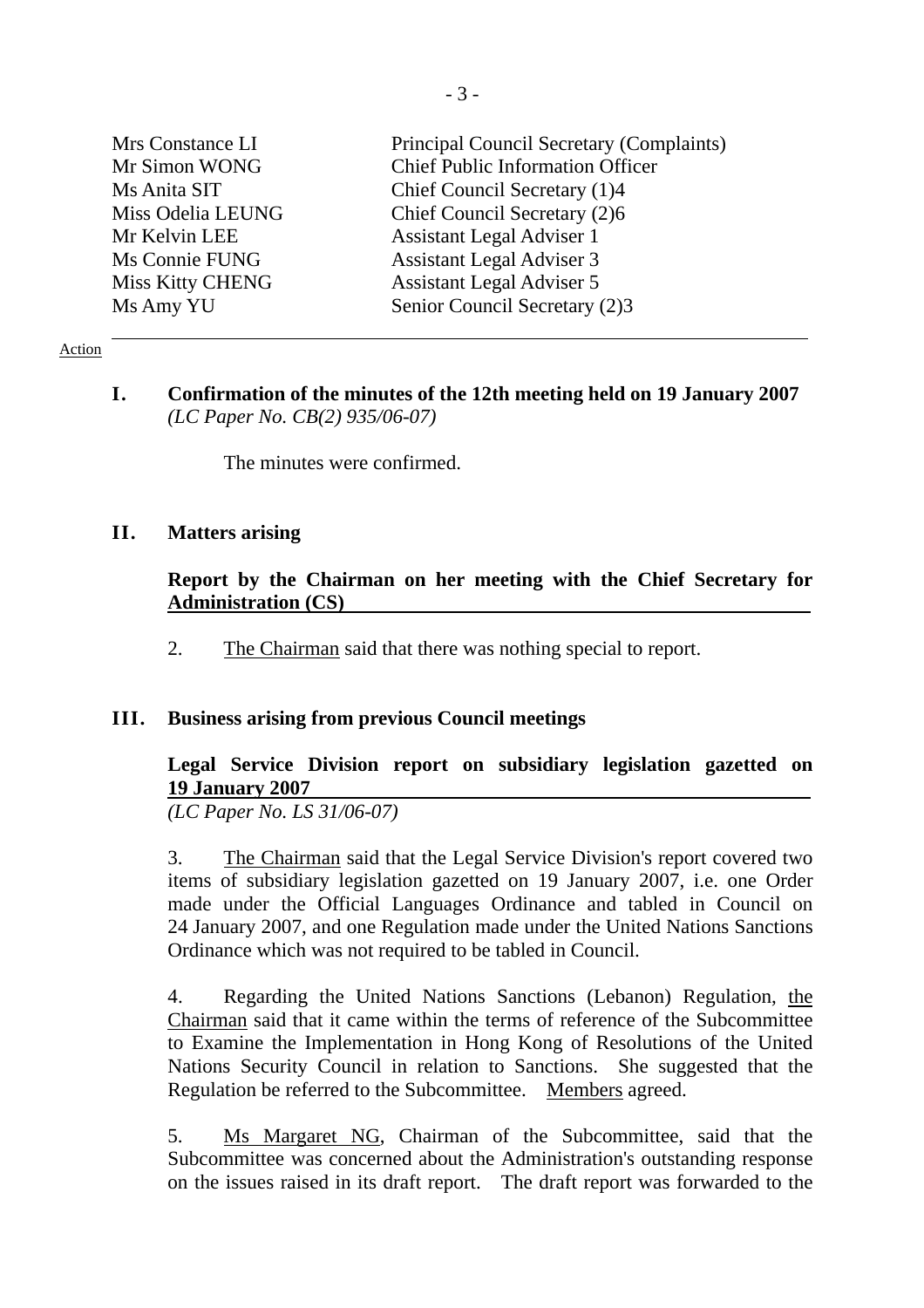Administration almost a year ago for comments by the Secretary for Justice. Ms NG requested the Chairman to convey the Subcommittee's concern to CS.

6. The Chairman agreed to raise the matter with CS.

7. Members did not raise any queries on the other item of subsidiary legislation.

8. The Chairman reminded Members that the deadline for amending the Order was 7 February 2007.

### **IV. Further business for the Council meeting on 31 January 2007**

### **(a) Questions**

 *(LC Paper No. CB(3) 317/06-07)* 

9. The Chairman said that Miss CHOY So-yuk had replaced her previous oral question.

### **(b) Bills - resumption of debate on Second Reading, Committee Stage and Third Reading**

# **Safety of United Nations and Associated Personnel Bill**

10. The Chairman said that the Bills Committee on the Bill had presented its report to the House Committee at the last meeting. Members did not raise objection to the resumption of the Second Reading debate on the Bill.

# **V. Business for the Council meeting on 7 February 2007**

#### **(a) Questions**

*(LC Paper No. CB(3) 318/06-07)* 

11. The Chairman said that 20 questions (six oral and 14 written) had been scheduled for the meeting.

# **(b) Bills - First Reading and moving of Second Reading**

#### **Domicile Bill**

12. The Chairman said that the Administration had given notice to present the above Bill to the Council on 7 February 2007. The House Committee would consider the Bill at its meeting on 23 February 2007.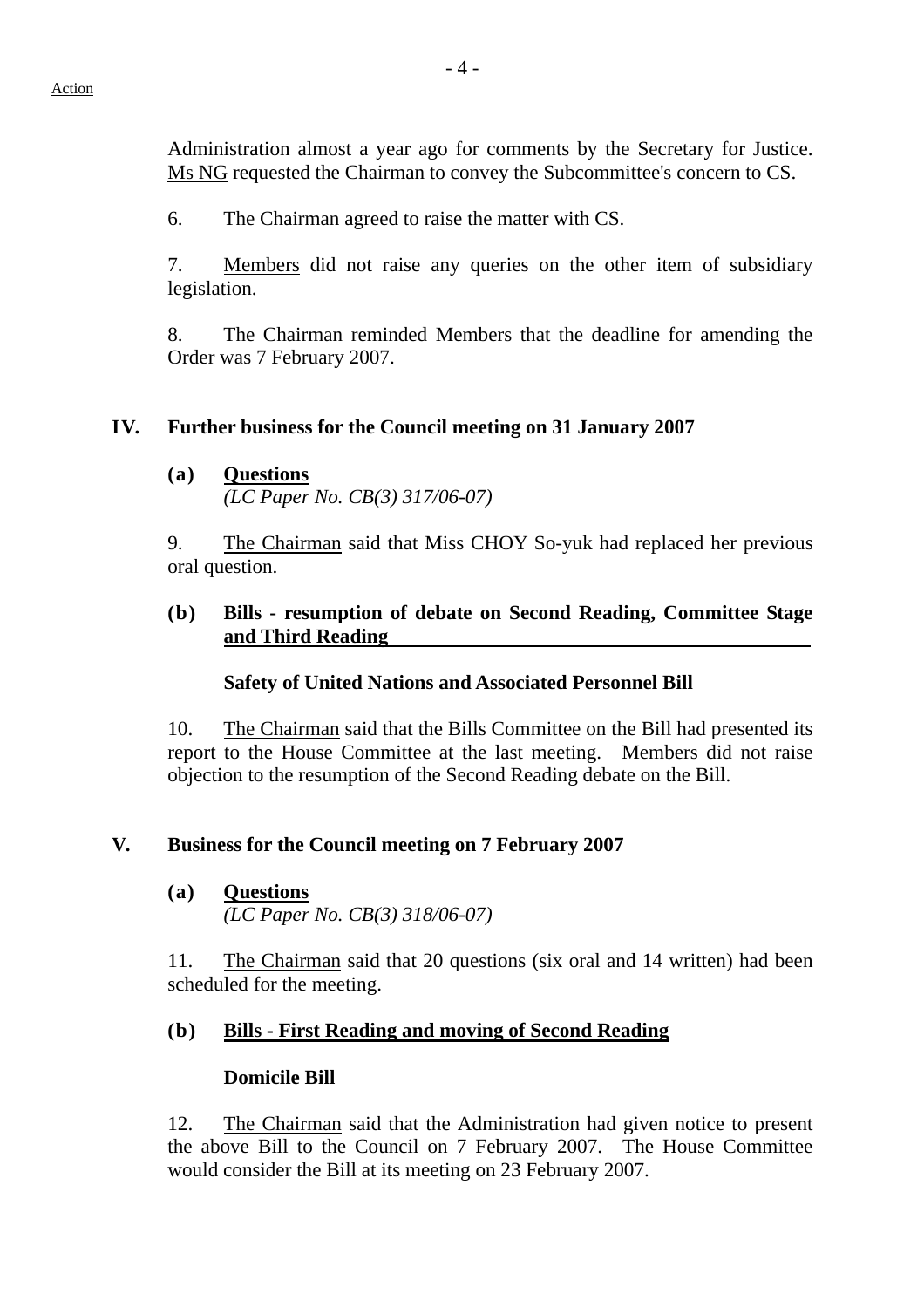# **(c) Government motion**

**Proposed resolution to be moved by the Secretary for Commerce, Industry and Technology (SCIT) under the Import and Export Ordinance** 

*(Wording of the proposed resolution issued vide LC Paper No. CB(3) 305/06-07 dated 18 January 2007.) (LC Paper No. LS 30/06-07)* 

13. The Chairman said that the proposed resolution was for seeking the Council's approval of the Import and Export (Registration) (Amendment) Regulation 2007 to amend Regulation 8 of the Import and Export (Registration) Regulations to exempt the declaration charges relating to gold bars within the meaning of the Imports and Exports Classification List.

14. The Chairman added that the Panel on Commerce and Industry had been briefed on the proposed amendment at its meeting on 21 November 2006 and members supported the proposal.

15. Members did not raise objection to SCIT moving the proposed resolution at the Council meeting.

# **(d) Members' motions**

**(i) Motion on "Expeditiously implementing the construction of cross-boundary transport infrastructures between Hong Kong and the Mainland"**

*(Wording of the motion issued vide LC Paper No. CB(3) 330/06-07 dated 24 January 2007.)* 

**(ii) Motion on "Urging the Housing Authority to grant rent remission to public rental housing tenants and expeditiously reduce the rent"**

*(Wording of the motion issued vide LC Paper No. CB(3) 329/06-07 dated 24 January 2007.)* 

16. The Chairman said that the above motions would be moved by Mr CHEUNG Hok-ming and Mr Frederick FUNG respectively, and the wording of the motions had been issued to Members.

17. The Chairman reminded Members that the deadline for giving notice of amendments, if any, to the motions was Wednesday, 31 January 2007.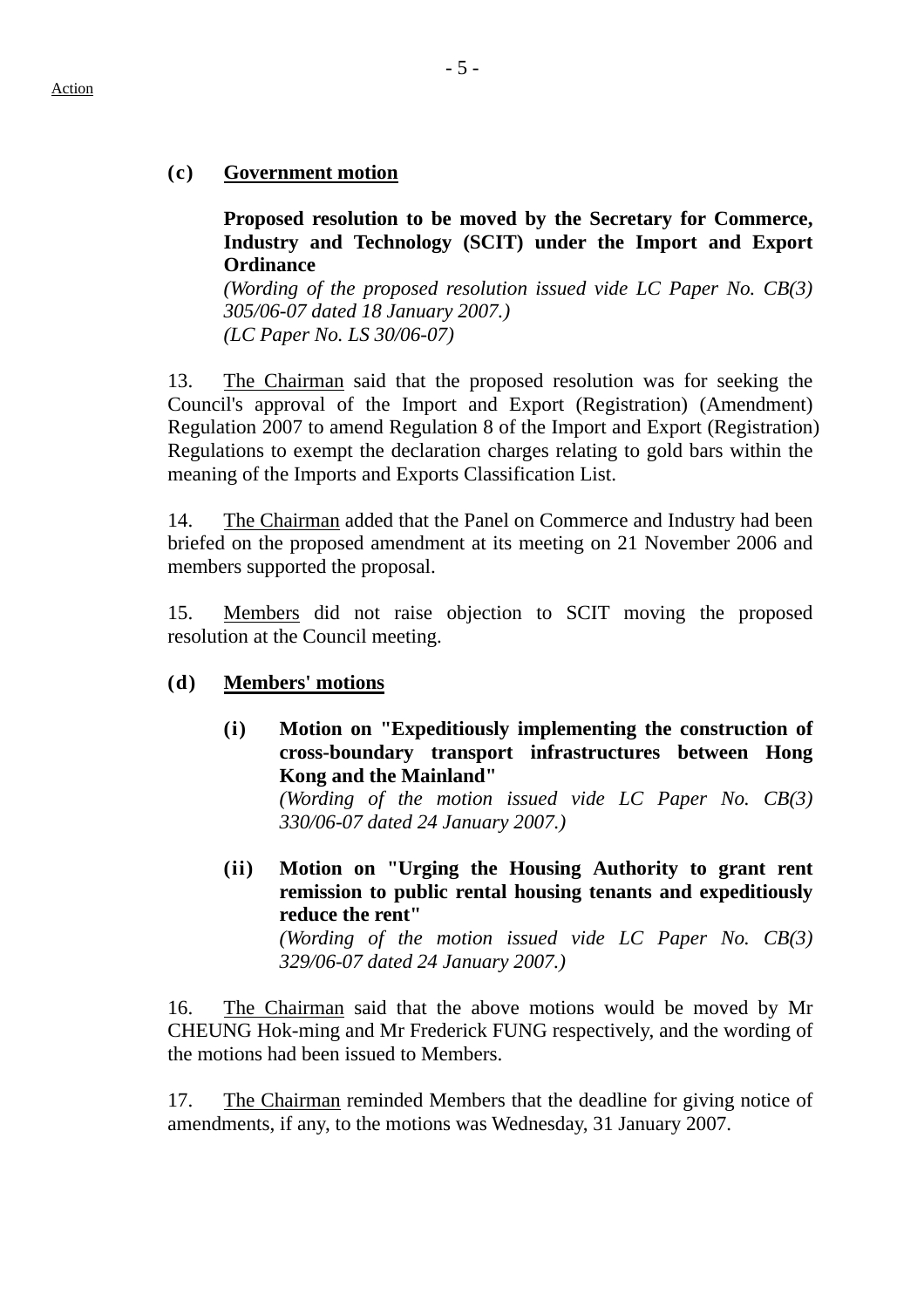# **VI. Report of Bills Committees and subcommittees**

# **Report of the Subcommittee on Construction Workers Registration Ordinance (Amendment of Schedule 1) Notice 2007 and Construction Workers Registration Ordinance (Commencement) Notice 2007**

18. Mr KWONG Chi-kin, Chairman of the Subcommittee, said that the purpose of the Construction Workers Registration Ordinance (Amendment of Schedule 1) Notice 2007 was to amend Part 1 of Schedule 1 to the Ordinance by amending the description of work or the qualification requirement for seven existing designated trades and adding a new designated trade, and the Construction Workers Registration Ordinance (Commencement) Notice 2007 was to appoint 28 February 2007 as the day on which the registration of the trade "Structural Steel Welder" would come into operation.

19. Mr KWONG further said that the Subcommittee had held two meetings and received the views of relevant trade unions. The Subcommittee welcomed the proposed amendments to the description of work for the relevant truck driver trades to make it clear that only truck drivers involved in construction work on construction sites were covered by the Ordinance. The Subcommittee had also considered the proposed qualification requirement for the "Structural Steel Welder" trade. The Subcommittee supported the two Notices and the amendments to the (Amendment of Schedule 1) Notice to be moved by the Administration.

20. Mr KWONG further said that the Subcommittee noted the dissatisfaction expressed by a number of trade unions with the arrangements for the registration of construction workers and had urged the Administration to proactively work with the trade to come up with improvement measures. Mr KWONG added that the Subcommittee had also stressed the need for the Administration to consult the Panel on Manpower before bringing into operation the relevant provisions of the Ordinance concerning the prohibition against unregistered construction workers carrying out construction work on construction sites.

21. The Chairman said that the Subcommittee would provide its written report at the next House Committee meeting on 2 February 2007.

22. The Chairman reminded Members that the deadline for giving notice of amendments to the Notices, if any, was Wednesday, 31 January 2007.